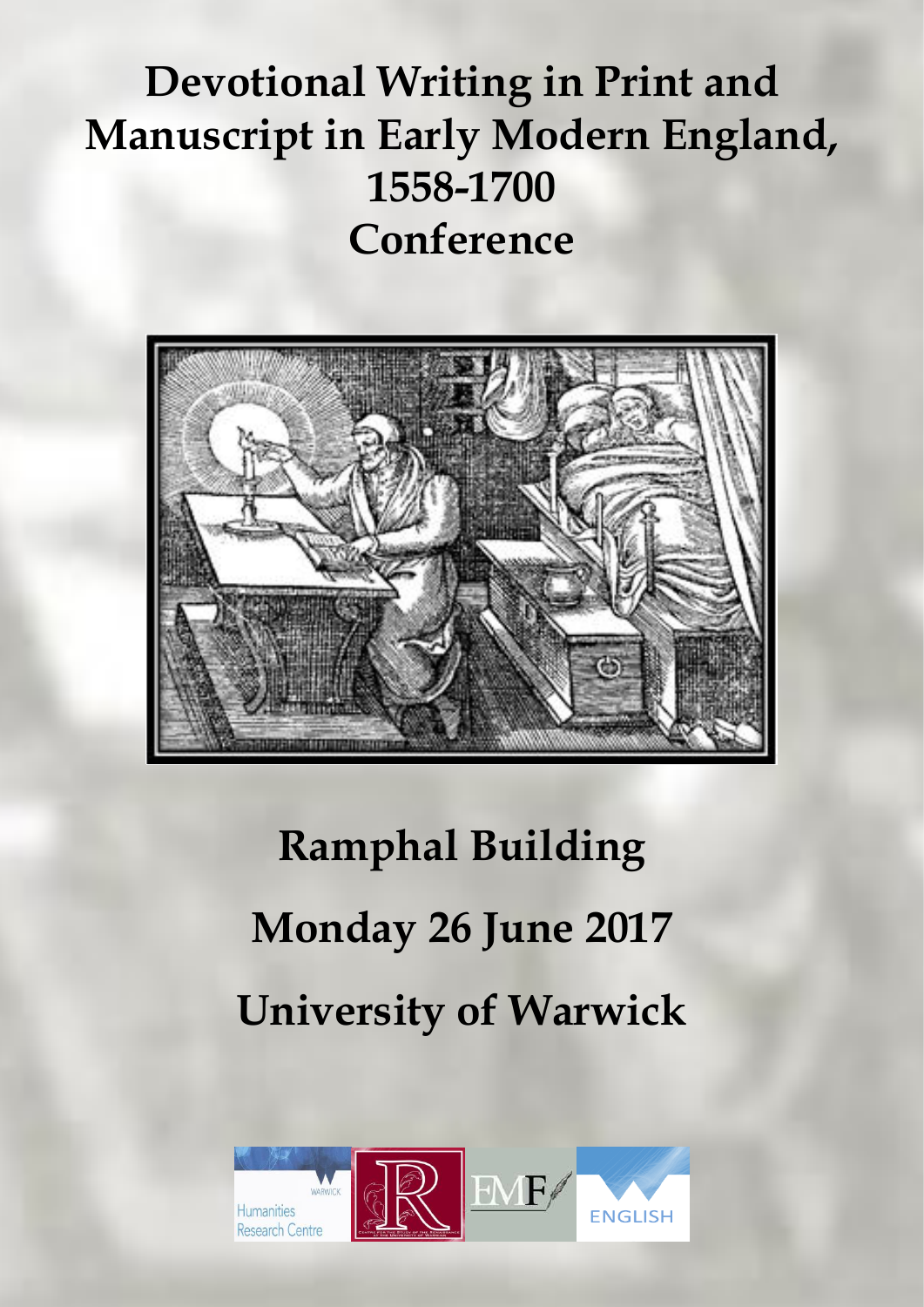## **Devotional Writing in Print and Manuscript in Early Modern England, 1558-1700 Conference Programme**

| $9.00 - 9.30$  | <b>REGISTRATION</b>                                                                                                                                                                                                                              | (Room: Ramphal Foyer).                                                                                                                                                                                                                                              |
|----------------|--------------------------------------------------------------------------------------------------------------------------------------------------------------------------------------------------------------------------------------------------|---------------------------------------------------------------------------------------------------------------------------------------------------------------------------------------------------------------------------------------------------------------------|
| $9.30 - 9.45$  | <b>WELCOME</b>                                                                                                                                                                                                                                   | (Room: $R0.03/4$ ).                                                                                                                                                                                                                                                 |
| $9.45 - 10.45$ | <b>PANEL SESSIONS 1</b>                                                                                                                                                                                                                          | (Room: R0.03/4 or R0.12).                                                                                                                                                                                                                                           |
| 9.45-10.05     | <b>Devotional Writing on Sickness</b><br>and Death<br>Chair: TBA<br>Room: (R0.03/4,)<br><b>Charles Adam Green</b> (University of<br>Birmingham), The Godly Deathbed<br>Narrative in the Early Seventeenth<br>Century: Performance, Print and the | Devotional Writing in the Theatre and on<br>the Stage<br>Chair: John T. Gilmore<br>Room: R0.12<br>Iman Sheeha (University of Warwick),<br>'Behold my children, I will not<br>bequeath/Or gold or silver to you, []/But<br>here I give to each of you a book/Of holy |
|                | Polemics of Dying.                                                                                                                                                                                                                               | meditations, Bradford's works': Devotional<br>Writing as a Player in the Theatre of<br>Punishment in A Warning for Fair Women<br>(1599).                                                                                                                            |
| 10.05-10.25    | Robert W. Daniel (University of<br>Warwick),'My sick-bed covenants':<br>Scripturalism and Exclusion in the<br><b>Sickness Narratives of Seventeenth</b><br>Century England.                                                                      | Robert Yates (Georgetown University), No<br>Respecter of 'place, persons, or time':<br>Festivity as Coercive Power in Twelfth Night<br>and The Puritan Widow.                                                                                                       |
| 10.25-10.45    | Discussion                                                                                                                                                                                                                                       | Discussion                                                                                                                                                                                                                                                          |

| 10.45-12.00:                                                                                          | <b>KEYNOTE (1)</b>                      |                                              |  |  |
|-------------------------------------------------------------------------------------------------------|-----------------------------------------|----------------------------------------------|--|--|
|                                                                                                       |                                         |                                              |  |  |
| Dr. Johanna Harris (University of Exeter),                                                            |                                         |                                              |  |  |
| 'Elizabethan Puritan Epistolary Networks and Devotional Practice' (Chair: Ann Hughes), Room: R0.03/4. |                                         |                                              |  |  |
|                                                                                                       |                                         |                                              |  |  |
| 12.00-13.00:                                                                                          | <b>LUNCH</b>                            | (Room: Ramphal Foyer).                       |  |  |
|                                                                                                       |                                         |                                              |  |  |
| 13.00-14.30:                                                                                          | <b>PANEL SESSIONS 2</b>                 | (Room: R0.03/4 or R0.12).                    |  |  |
|                                                                                                       |                                         |                                              |  |  |
|                                                                                                       | <b>Devotional Writing in Manuscript</b> | <b>Devotional Writing on Persecution and</b> |  |  |
|                                                                                                       | <b>Life-Writing</b>                     | Imprisonment                                 |  |  |
|                                                                                                       | Chair: Johanna Harris                   | <b>Chair: Catherine Gill</b>                 |  |  |
|                                                                                                       | Room: R0.03/4                           | Room: R0.12                                  |  |  |
| 13.00-13.20                                                                                           | Helen Kemp (University of Essex),       | Jenna Townend (Loughborough                  |  |  |
|                                                                                                       | 'Lett all contention fly That Grace     | University), Poetry and Persecution:         |  |  |
|                                                                                                       | may multiply': Sermon Notes by          | Loyalist Responses to George Herbert's The   |  |  |
|                                                                                                       | Lady Barbara Hyde (1574-1641).          | Temple during the English Civil Wars.        |  |  |
| 13.20-13.40                                                                                           | Helen Wilcox (Bangor University),       | Lucy Underwood (University of Warwick),      |  |  |
|                                                                                                       | 'My condition is a most miserable       | Roman Pater, English Patria and Protestant   |  |  |
|                                                                                                       | one': Sorrow, Devotion and Life-        | Persecution: The Papacy in English Catholic  |  |  |
|                                                                                                       | Writing in 1630s England.               | Religious Culture c.1558-1660.               |  |  |
| 13.40-14.00                                                                                           | Elizabeth Clarke (University of         | Lynn Robson (University of Oxford), 'O       |  |  |
|                                                                                                       | Warwick), Editing Lucy                  | this Dark Dungeon!': Sacred Space and the    |  |  |
|                                                                                                       | Hutchinson's 'On the Principles of      | Devotions of Early Modern Murderers.         |  |  |
|                                                                                                       | the Christian Religion' (1638-1668?).   |                                              |  |  |
| 14.00-14.30                                                                                           | <b>Discussion</b>                       | <b>Discussion</b>                            |  |  |
|                                                                                                       |                                         |                                              |  |  |